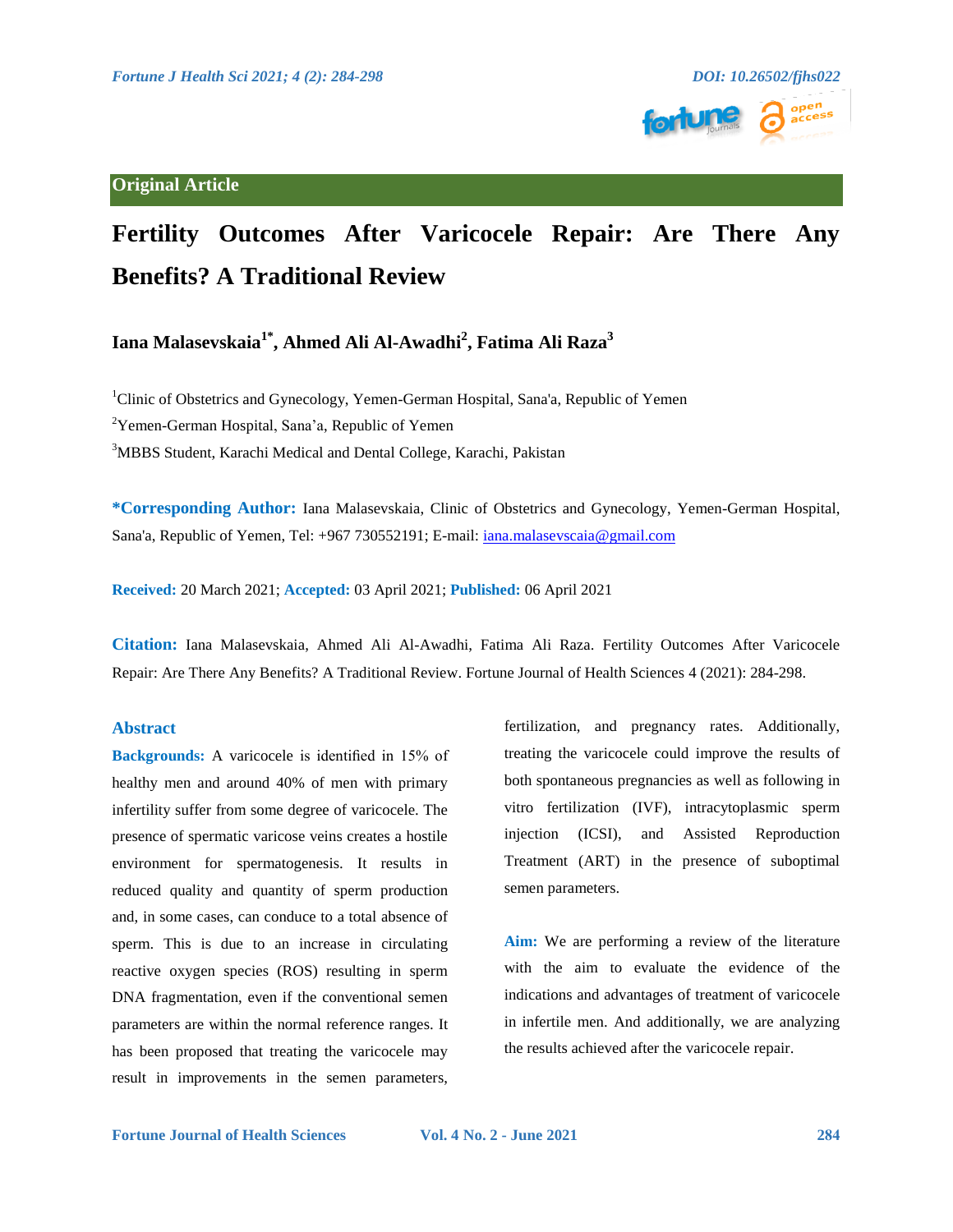**Methods:** A literature search in PMC, PubMed, Google, and Google Scholar was carried out using the following keywords: "varicocele", "varicocelectomy", "male infertility", "varicocelectomy and fertility outcome". Study selection was in the language (English only), model (humans only), open accesses, and all types of studies were included as long as they were relevant to our study.

**Limitations:** While we were gathering the information for this review, there were some limitations. Our data was primarily obtained from articles with free full access and written in English language only; thus, relevant articles of closed access and written in other languages may have been skipped. This review article is a traditional review and, therefore, does not follow the Standard Preferred Reporting Items for Systematic Reviews and Meta-Analyses (PRISMA) guidelines for systematic reviews.

**Keywords:** Male infertility; Varicocele; ART; ICSI; IVF; Asthenozoospermia; Oligozoospermia; Varicocelectomy

#### **Introduction & Background**

In" De Medicina," written by Celsus during the first century AD, credited the Greeks with the first description of a varicocele and recorded his astute observation: "The veins are swollen and twisted over the testicle, which becomes smaller than its fellow, in as much as its nutrition has become defective" [1].

Varicocele is found in about one in six males, and it is more common in younger males aged 15-25. Varicocele is usually harmless but can be associated with infertility problems by contributing to low sperm production and decreased sperm quality. While approximately 15% of men have a varicocele, about 40% have a varicocele in at least one testicle among men evaluated for infertility. Surgical repair of varicocele can restore fertility when this is the source of the problem [2]. The association between varicoceles and male infertility is undeniable, and this problem was first noted in the late 1800s by British surgeon Barfield and was subsequently confirmed by others in the early 1900s [3].

### **What is a varicocele?**

**Varicocele:** Elongation and enlargement of veins within the veins (pampiniform plexus) that leave the testis to form the testicular vein. A varicocele appears bluish through the scrotum, can cause pain or discomfort, and feels like a bag of worms [4].

#### **What causes a varicocele to develop?**

The etiology of varicocele still remains arguable, with the involvement of factors like congenital/anatomical abnormalities, the presence of anti-sperm antibodies, and reflux of spermatic venous blood [5].

Varicoceles are more common (80% to 90%) in the left testicle, and if a left varicocele is identified, there is a 30% to 40% possibility that it is a bilateral condition [3]. As shown below in the Table 1, there are some anatomical theories involved in varicocele formation.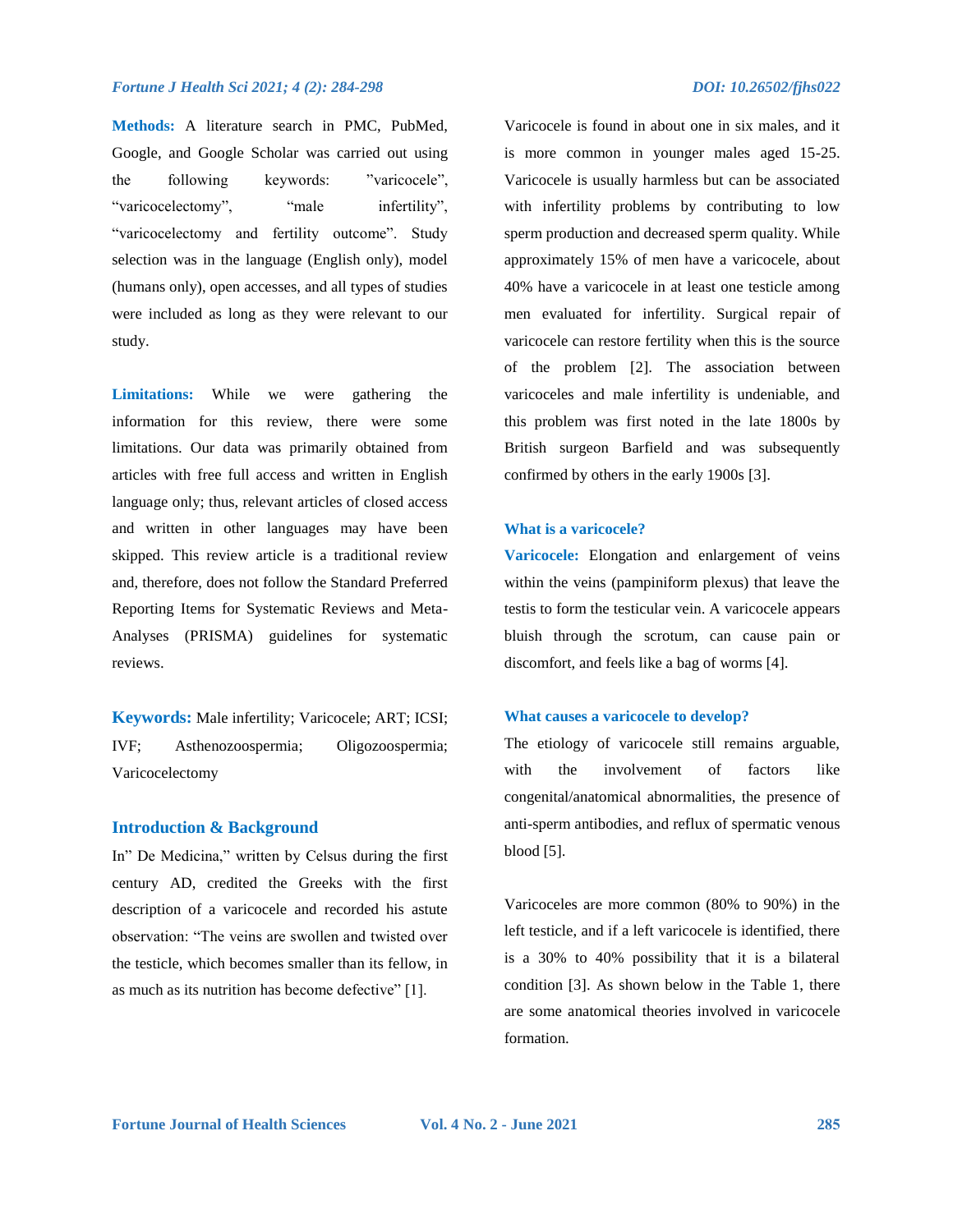There are three theories as to the anatomical cause:

|                | Theories as to the anatomical cause of a varicocele [3]                                                         |
|----------------|-----------------------------------------------------------------------------------------------------------------|
|                | When the left internal spermatic vein gets caught between the superior mesenteric artery and the aorta, the     |
|                | "Nutcracker" effect occurs. Due to entrapment which causes venous compression, spermatic vein obstruction       |
|                | develops.                                                                                                       |
| $\mathfrak{D}$ | Where the internal spermatic vein joins the left renal vein, a failure of the anti-reflux valve can occur. This |
|                | failure causes reflux and retrograde flow in the testicular vein.                                               |
|                | Angulation at the junction of the left renal vein and the left internal spermatic vein.                         |

**Table 1:** The anatomical theories which can be involved in the pathology of a varicocele.

Rare causes of varicoceles include renal arteriovenous malformations, deep vein thrombosis, and thrombosis of the pampiniform plexus [3]. Tobacco smoking and mutations in the gene expressing glutathione S-transferase Mu 1 increase the risk of male infertility. These factors may also increase the risk for a varicocele [3].

The varicocele causes a "stress pattern" on microscopic semen examination. This pattern consists of a low sperm count, poor motility, and an increase in the percentage of abnormal sperm [3]. Figure 1, summarize the causes which are proposed to be involved in a varicocele formation.



Figure 1: Leading causes involved in a varicocele formation.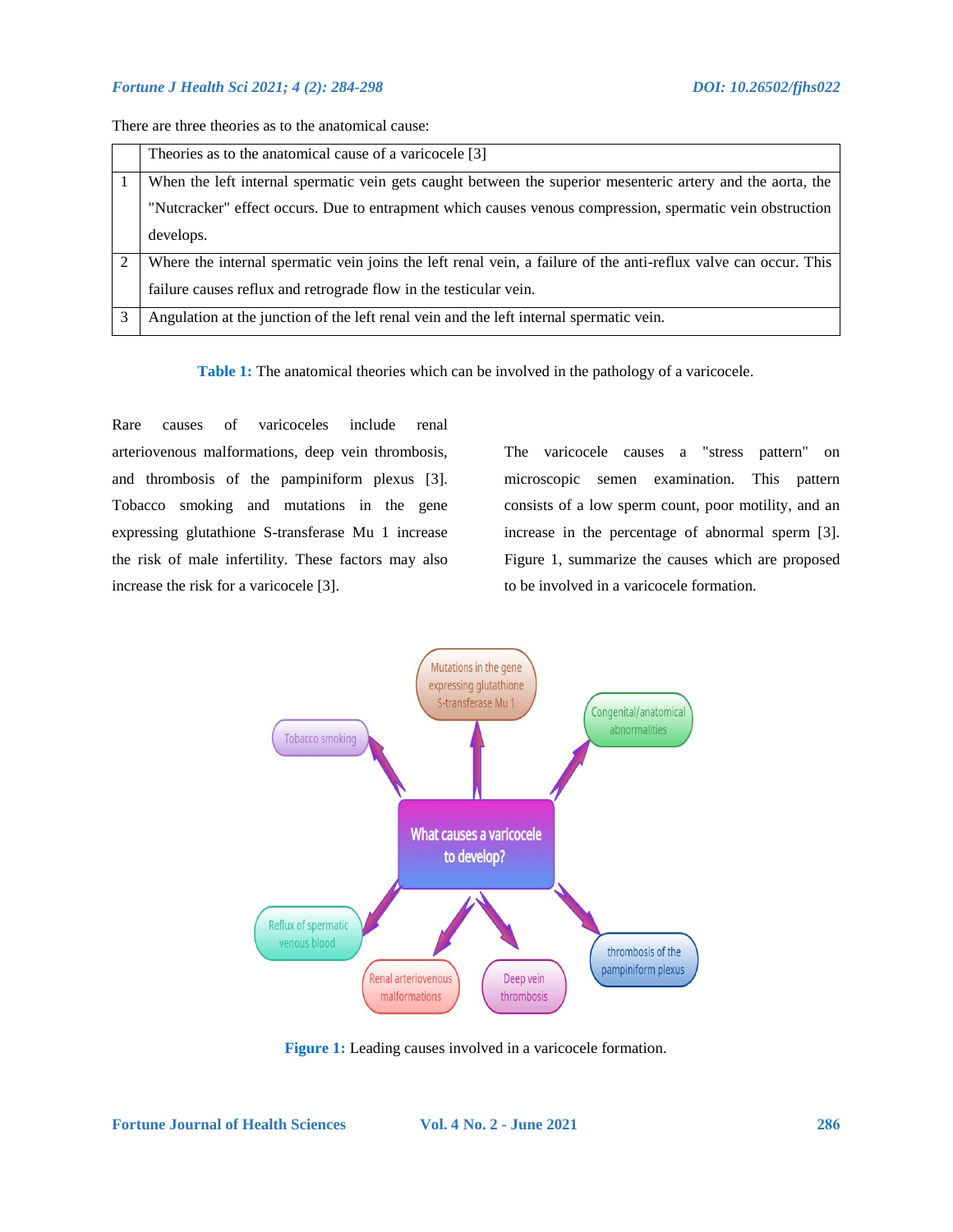#### **Possible signs and symptoms of a varicocele**

A varicocele is a collection of veins that are enlarged and often look or feel like a bag of worms. Usually – 85% of the time – due to the position of the veins on the left side, varicoceles develop mostly on the left. A varicocele is associated with an uncomfortable, dull ache pain in the scrotum and worse after prolonged or strenuous exercise. Lying down can ease the blood drain from the scrotum, thus relieving pain. Varicocele may affect sperm production, motility and

can interfere with the actual production of testosterone, leading to male factor infertility. Additionally, the varicocele can cause an inability to get a firm erection, low sex drive, fatigue or lack of energy, lack of ambition, difficulty sleeping, trouble concentrating, decreased exercise tolerance, hot flashes, decreased muscle mass, and increased fat mass. In fact, varicoceles are a major cause of problems in four out of 10 men experiencing infertility issues [6].



**Figure 2:** Signs and symptoms of a varicocele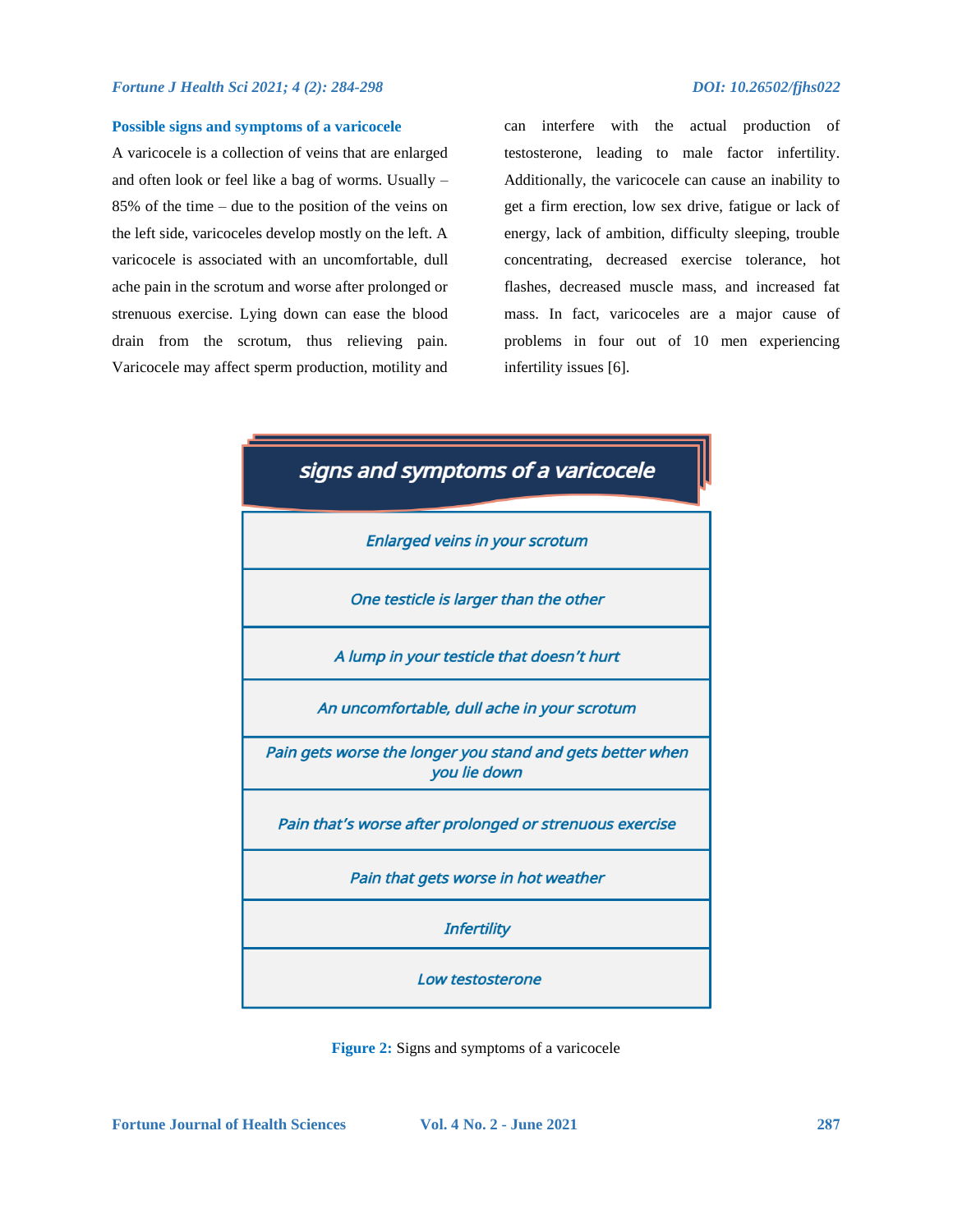#### **Methods of treatment for varicoceles**

Varicocele treatment might not be always necessary. Many patients with varicoceles are able to father a child without any treatment. However, if a varicocele causes pain, testicular atrophy or infertility, the patient might undergo a varicocele repair [7].

Repair methods include: open surgery, laparoscopic surgery, and percutaneous embolization.

*Open surgery***-** During a general or local anesthetic on an outpatient basis, the surgeon will approach the vein through the groin (inguinal or sub-inguinal) or by an incision in the abdomen or below the groin. Open surgery using a microscope and sub-inguinal approach has the highest success rates when compared with other surgical methods [7].

*Laparoscopic surgery***-** The surgeon makes a small incision under general anesthesia in the abdomen and passes a tiny instrument through the incision to see and to repair the varicocele [7].

Percutaneous embolization- A tube is inserted into a vein in the groin or neck through which instruments can be passed. Enlarged veins are blocked with a solution that causes scarring of the testicular veins, which interrupts the blood flow and repairs the varicocele. However, this procedure isn't as widely used as surgery [7]. If the patient has a varicocele that causes minor discomfort but doesn't affect his fertility, he might try over-the-counter painkillers, such as acetaminophen or ibuprofen. Wearing an athletic supporter to relieve the pressure is also advised [7].

### **Discussion**

As described above, percutaneous embolization, microsurgical varicocelectomy, laparoscopic varicocelectomy are the main treatment options for varicoceles in infertile men. The main goal of treatment is to eliminate venous backflow [8].

Vermeulen and Vandeweghe compared fertility after varicocele correction by embolization of the vena spermatica in 62 subjects with infertility and untreated group  $(n = 20)$  of patients with varicocele. One year after varicocele repair of males with asthenozoospermia, oligozoospermia, teratozoospermia but normal follicle-stimulating hormone (FSH) levels, 15 of 62 had achieved a pregnancy; however, in the untreated group, eight had achieved a pregnancy. Varicocele correction showed only a slight improvement of sperm quality; the severity of varicocele had no influence either on sperm characteristics or on the outcome of treatment [9].

[Ashkenazi e](https://pubmed.ncbi.nlm.nih.gov/?term=Ashkenazi+J&cauthor_id=2920846)t al. assessed the impact of spermatic vein ligation on the male factor infertility in vitro fertilization-embryo transfer (IVF-ET) and its relation to testosterone levels before and after the operation. Twenty-two couples participated in the study; group I consisted of 12 couples with mechanical female infertility, and group II of 10 with normal female fertility, in whom the male had subfertile semen in the presence of varicocele and had failed preoperative IVF-ET attempts. They were readmitted for the IVF-ET procedure following the repair of varicocele. In the group I, a 20% pregnancy rate was achieved after the operation, while in group II, four pregnancies (40%) were achieved after the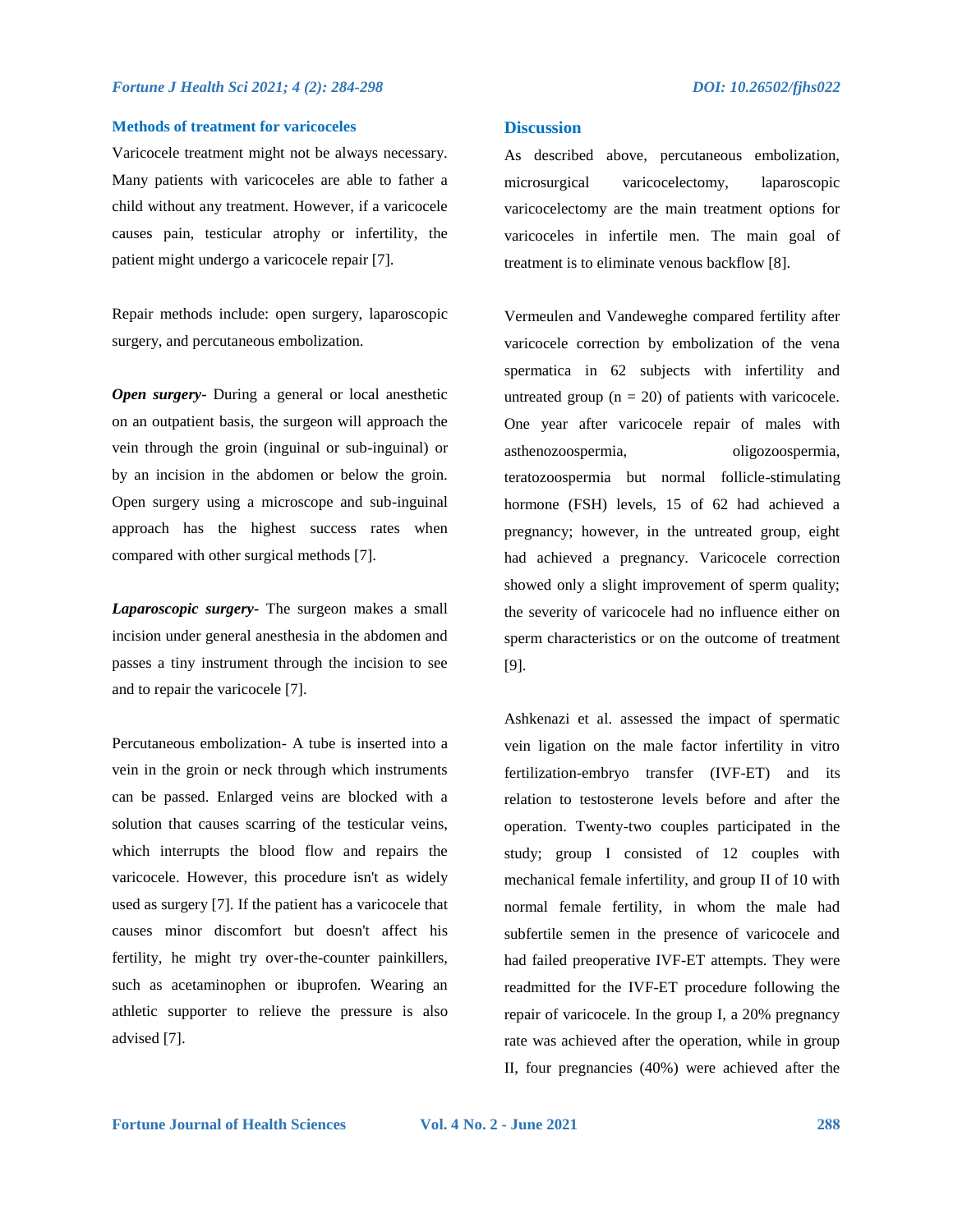operation. Plasma testosterone (T) levels significantly increased in 50% of the patients of both groups after surgery, resulting in concurrently improved fertilization, cleavage, and pregnancy rates [10].

[Yamamoto](https://pubmed.ncbi.nlm.nih.gov/?term=Yamamoto+M&cauthor_id=8627841) et al. assessed whether subclinical varicocele ligation improves fertility and/or semen parameters. A total of 85 patients with a subclinical varicocele participated in a randomized prospective controlled study. Patients were randomly assigned to groups I (high ligation of the internal spermatic vein) and II (followed without any treatment). The pregnancy rate in group I was 6.7% compared to 10% in group II, and the difference was not statistically significant. Group, I had significantly higher levels of sperm density and total motile sperm count at one year. There were no significant differences between groups I and II regarding a change in seminal volume, sperm motility, and abnormal sperm morphology [11].

[Grasso](https://pubmed.ncbi.nlm.nih.gov/?term=Grasso+M&cauthor_id=10671887) et al. evaluate the effect of spermatic vein ligation in patients over 30 years old and with lowgrade left varicocele. In a randomized clinical trial participated 68 infertile patients of 30-38 years old with sperm abnormalities and had low-grade varicocele (grade I according to Hirsch), comparing left spermatic vein ligation with no treatment. However, there was no improvement in sperm quality after left spermatic vein ligation for low-grade varicocele in both groups one year after surgery, and no significant difference in paternity [12].

[Hsieh](https://pubmed.ncbi.nlm.nih.gov/?term=Hsieh+ML&cauthor_id=14515970) et al. reported the result after using a modified microsurgical method, specifically a loup-assisted high inguinal varicocelectomy, rather than the usual

microscope and sub-inguinal approach. One hundred sixteen patients underwent modified high inguinal varicocelectomy, From 1997 through 2000. An x3.0 loupe was used during the spermatic cord dissection at the level of the internal inguinal ring. The dilated veins were ligated and divided, along with vasal veins and external spermatic veins. Motile sperm concentration increased from 31.8 +/- 18.6% to 47.5  $+/-$  16.9% ( $p = 0.0004$ ) and sperm concentration  $(10(6)/cc)$  increased from 26.2 +/- 18.7 to 42.8 +/-28.5 ( $p = 0.0002$ ) in the sample group after the procedure [13].

[Nabi e](https://pubmed.ncbi.nlm.nih.gov/?term=Nabi+G&cauthor_id=14972491)t al. assessed the technical feasibility and compared the semen quality in men after percutaneous embolization of varicoceles for infertility management. Between January 1997 and January 2002, 71 patients underwent an operation consisting of retrograde varicocele embolization for infertility. In 68 (95.7%), it was a technically successful and statistically significant improvement in the motility parameters, and semen density was achieved [14].

[Schlegel](https://pubmed.ncbi.nlm.nih.gov/?term=Schlegel+PN&cauthor_id=15193481) and [Kaufmann](https://pubmed.ncbi.nlm.nih.gov/?term=Kaufmann+J&cauthor_id=15193481) evaluated in a retrospective review effect of prior microsurgical varicocelectomy on sperm retrieval rates in men with nonobstructive azoospermia. Of 31 men who underwent varicocele repair for nonobstructive azoospermia, 7/31 (22%) had sperm reported on at least one semen analysis postoperatively. However, only 3/31 (9.6%) men after varicocele repair had adequate motile sperm in the ejaculate for intracytoplasmic sperm injection (ICSI) without testicular sperm extraction (TESE) [15].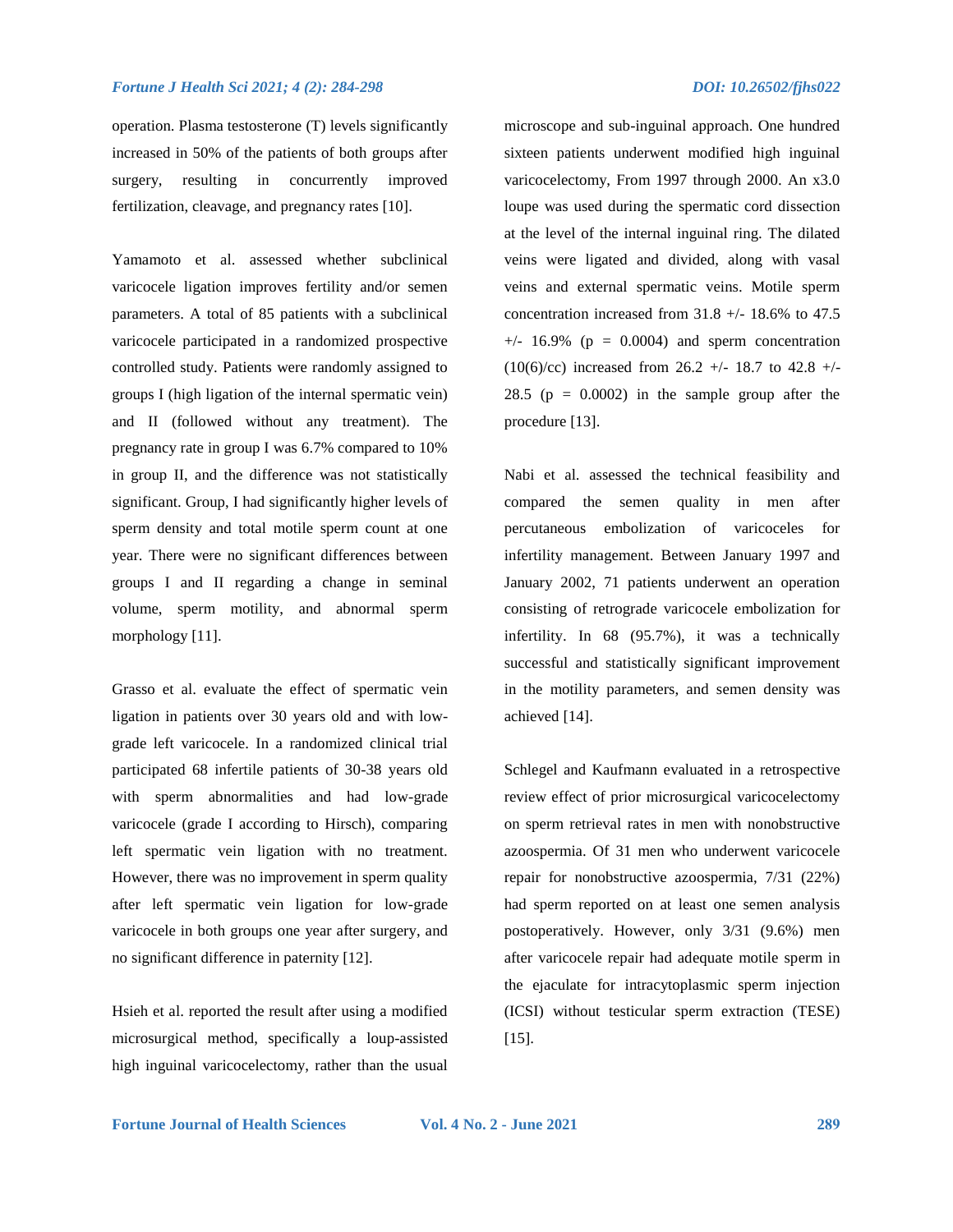[Baazeem e](https://pubmed.ncbi.nlm.nih.gov/?term=Baazeem+A&cauthor_id=19338535)t al. evaluated the pregnancy outcomes of two groups of oligospermic men with varicocele. Group, I had a varicocelectomy, and the other not (group II). They retrospectively reviewed 233 oligospermic men who had microsurgical varicocelectomy (group I) between September 1996 and January 2002 and 127 men from the group of oligospermic men with varicoceles who did not have surgery (group II). The mean sperm concentration and motility increased significantly after varicocelectomy ( $P < 0.05$ ). The natural pregnancy rate in group I (38%) was higher than in group II (30%). Additionally, the use of ART was significantly greater in group II than in group I. In the subset of couples with bilateral varicocele, the natural pregnancy rate was significantly higher in group I than group II (48% vs. 15%, respectively) [16].

[Abdelrahman](https://pubmed.ncbi.nlm.nih.gov/?term=Abdelrahman+SS&cauthor_id=23573481) and [Eassa](https://pubmed.ncbi.nlm.nih.gov/?term=Eassa+BI&cauthor_id=23573481) evaluated the outcome of varicocelectomy after undergoing a modified microsurgical method-a loupe-assisted method, and its effects on sperm characteristics in infertile men. Half of the patients (20 patients from 40) were treated following a sub-inguinal approach assisted by loupe magnification (Group A), and the other (20 patients) were treated by the same approach but without magnification (Group B). An  $\times$ 3.0 loupe was used to facilitate the procedure during the spermatic cord dissection at the level of the external inguinal ring. Group A showed a significant improvement in the sperm count, sperm motility, and decreased abnormal forms was observed after surgery. Group B showed similar effects without any significant differences [17].

[Ollandini](https://pubmed.ncbi.nlm.nih.gov/?term=Ollandini+G&cauthor_id=24634284) et al. reviewed the results of 376 patients from 2000 to 2010 who underwent varicocele correction using the retrograde sclerotization approach. The mean age at the time of surgery was 32 years, and 32% of them were 35 years and older. At three months after surgery, 253 (67%) patients showed improvement in sperm concentration, 227 (60%) in sperm motility, in morphology 180 (47%). Overall, 104 (28%) patients showed improvement in all the analyzed parameters [18].

[Guo](https://pubmed.ncbi.nlm.nih.gov/?term=Guo+TH&cauthor_id=27212155) et al. investigated the clinical effect of microsurgical varicocelectomy on severe oligoasthenospermia patients failing in fertilization assisted by intracytoplasmic sperm injection (ICSI). From January 2013 to August 2014, 49 patients with severe oligo-asthenospermia and serious varicoceles were treated by microsurgical varicocelectomy after unsuccessful fertilization assisted by ICSI. After surgery, 61.2% (30/49) of spouses became pregnant, among whom 22.4% (11/49) became naturally pregnant, 32.65% (16/49) conceived after second IVF-ET assistance, and 6.1% (3/49) conceived with the third or further assistance of intracytoplasmic sperm injection – embryo transfer (ICSI-ET). All of the patients improved in sperm concentration and motility. The fertility rate of IVF significantly improved to  $(83.36 \pm 19.36)$  % from  $(72.36 \pm 17.88)$ % [19].

Reddy et al. evaluated the effect of varicocele repair on sperm motility and concentration, testicular volume, and pregnancy rate in three different degrees of clinical varicocele. They retrospectively evaluated 482 infertile patients with varicocele who underwent varicocelectomy from December 2008 to December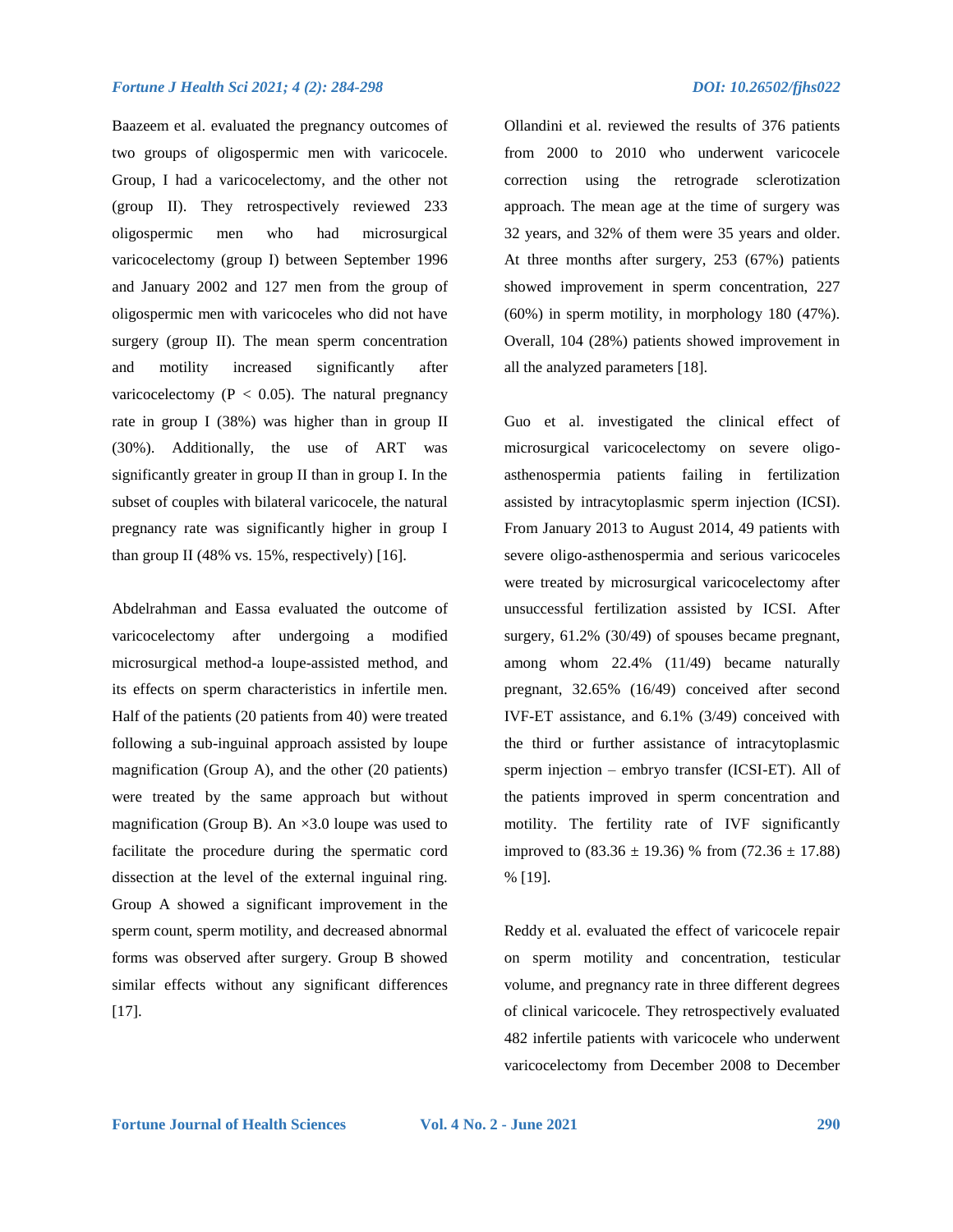2013. Significant differences were noted in sperm motility and concentration of patients with Grade 3 varicocele (as per World Health Organization grading (WHO 1993) system) as compared with Grade 1 and Grade 2 varicocele. Varicocelectomy markedly improved sperm motility, concentration, along with testicular volume. As a result, 32 to 41% of infertile patients achieved pregnancy spontaneously [20].

[Majzoub](https://pubmed.ncbi.nlm.nih.gov/?term=Majzoub+A&cauthor_id=27317389) et al. conducted a retrospective study of 378 patients who underwent left microsurgical subinguinal varicocelectomy. Patients were divided into abnormal and normal semen groups based on their initial semen results and additionally subdivided into three groups according to the number of veins ligated intraoperatively. Of the 378 patients, 332 patients had an abnormal semen analysis, while the remaining 46 patients had a normal result. The postoperatively result showed that sperm count, total motility, and progressive motility significantly increased after varicocelectomy. Sperm count and total motility, along with progressive motility, were significantly increased in 53.3% of patients postoperatively [21].

De Souza Alves and de Oliveira evaluated patients with non-obstructive azoospermia (NOA) and

varicocele undergoing bilateral surgical correction for recovery of sperm production. They conducted a retrospective study from 2002 to 2015 at a private urologic service. In total, 25 patients underwent bilateral surgical repair of varicocele following a subinguinal approach assisted by loupe magnification. Four months after the operation, sperm was found in three patients (12%); after six months, sperm was identified in five (20%) patients. And after one year, only five (20%) patients had sperm in the ejaculate. However, out of 25 patients, three (12%) had changes in karyotype, and two (8%) had Y-chromosome microdeletions [22].

Balla et al. collected the data of 120 patients over seven years between 2010-2017 through a retrospective study. All patients were operated on for clinical varicocele associated with an abnormal spermogram. After the surgical treatment, an improvement in 14 (28%) spermograms was noted: 11 spermograms became normal, two with oligospermia and one with mild asthenospermia, the number of spontaneous pregnancies obtained was around 26% (13 couples). In Table 2 are summarized the results of previously published data on varicocele repair and outcomes [23].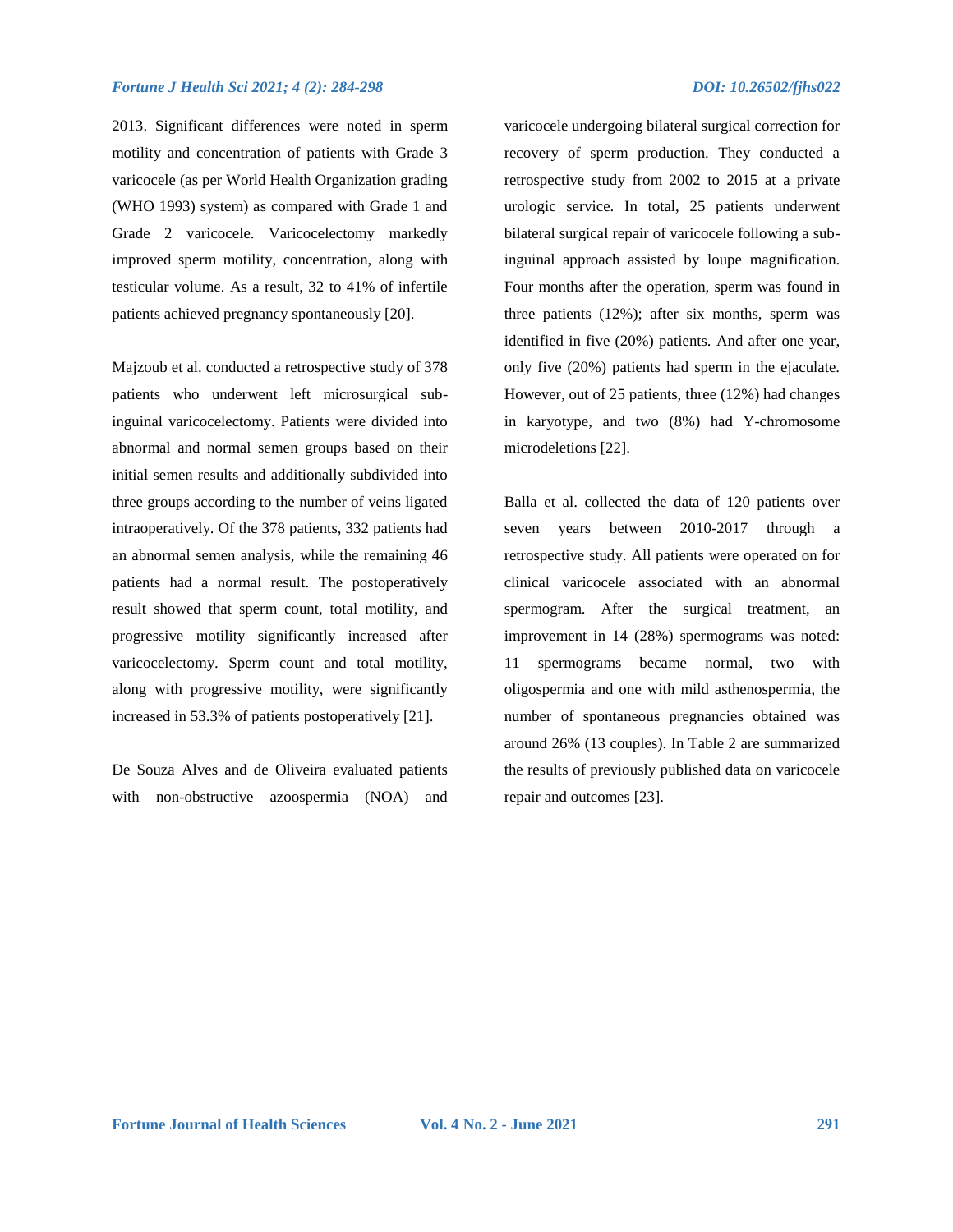| <b>Authors</b>         | Year<br>of  | <b>Number</b><br>of        | <b>Procedures</b>     | <b>Results</b>                          |
|------------------------|-------------|----------------------------|-----------------------|-----------------------------------------|
|                        | publication | participants               |                       |                                         |
| Vermeulen<br>and       | 1984        | 62                         | Embolization of the   | 15 of 62 had achieved a                 |
| Vandeweghe [9]         |             | untreated<br>and           | vena spermatica       | pregnancy; and 8 in untreated           |
|                        |             | group $(n = 20)$           |                       | group.                                  |
|                        |             |                            |                       | Varicocele correction showed            |
|                        |             |                            |                       | a slight improvement of sperm           |
|                        |             |                            |                       | the<br>severity<br>quality;<br>of       |
|                        |             |                            |                       | varicocele had no influence             |
|                        |             |                            |                       | either on sperm characteristics         |
|                        |             |                            |                       | the<br>of<br>outcome<br>on<br><b>or</b> |
|                        |             |                            |                       | treatment.                              |
| Ashkenazi<br>al.<br>et | 1989        | 22 couples                 | spermatic<br>vein     | In the group, I, a 20%                  |
| $[10]$                 |             | $group$ I-<br>12           | ligation              | pregnancy rate was achieved             |
|                        |             | couples<br>with            |                       | after the operation, while in           |
|                        |             | mechanical                 |                       | group II, four pregnancies              |
|                        |             | female                     |                       | (40%) trough IVF-ET.                    |
|                        |             | infertility,<br>and        |                       | Plasma testosterone (T) levels          |
|                        |             | $-10$<br>$\rm II$<br>group |                       | increased in 50% of the                 |
|                        |             | with<br>normal             |                       | patients of both groups after           |
|                        |             | female fertility           |                       | resulting<br>surgery,<br>in             |
|                        |             |                            |                       | concurrently<br>improved                |
|                        |             |                            |                       | fertilization,<br>cleavage,<br>and      |
|                        |             |                            |                       | pregnancy rates.                        |
| Yamamoto<br>al.<br>et  | 1996        | 85                         | High ligation of the  | The pregnancy rate in group I           |
| $[11]$                 |             | Group I -high              | internal<br>spermatic | was 6.7% compared to 10% in             |
|                        |             | ligation of the            | vein                  | Group<br>$\bf{I}$<br>П,<br>had<br>group |
|                        |             | internal                   |                       | significantly higher levels of          |
|                        |             | spermatic vein             |                       | sperm density and total motile          |
|                        |             | Group<br>$II-$             |                       | sperm count at one year.                |
|                        |             | without<br>any             |                       | There were no significant               |
|                        |             | treatment                  |                       | differences between groups I            |
|                        |             |                            |                       | and II regarding a change in            |
|                        |             |                            |                       | seminal<br>volume,<br>sperm             |
|                        |             |                            |                       | motility, and abnormal sperm            |
|                        |             |                            |                       | morphology.                             |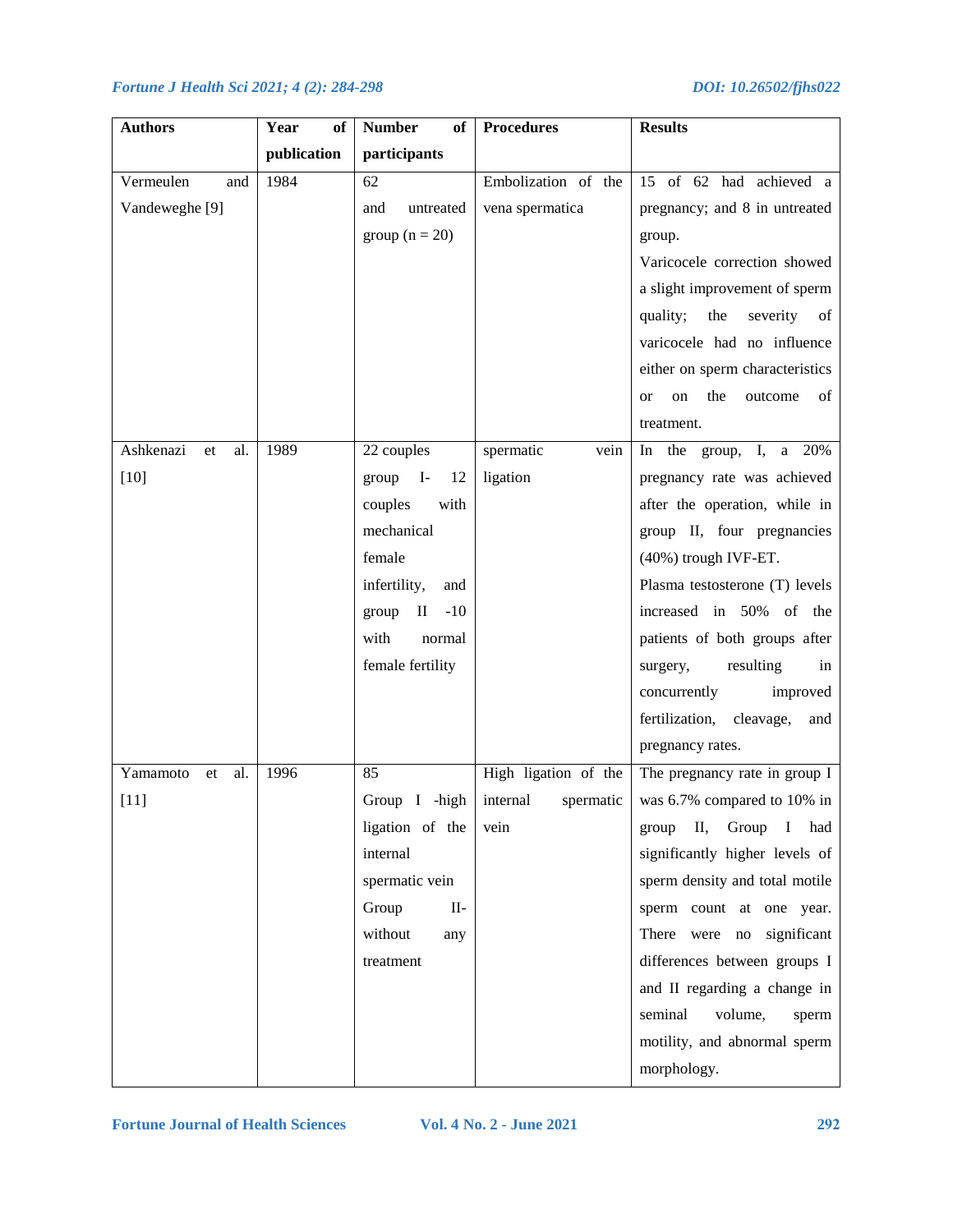| Grasso et al. [12]  | 2000 | 68                 | spermatic<br>vein    | No improvement in sperm              |
|---------------------|------|--------------------|----------------------|--------------------------------------|
|                     |      |                    | ligation             | quality after left spermatic         |
|                     |      |                    |                      | vein ligation for low-grade          |
|                     |      |                    |                      | varicocele and no significant        |
|                     |      |                    |                      | difference in paternity.             |
| Hsieh et al. [13]   | 2003 | 116                | a loup-assisted high | The<br>concentration<br>sperm        |
|                     |      |                    | inguinal             | $(10(6)/cc)$ increased from 26.2     |
|                     |      |                    | varicocelectomy      | +/- 18.7 to 42.8 +/- 28.5 (p =       |
|                     |      |                    |                      | $0.0002$ ).                          |
|                     |      |                    |                      | Motile sperm concentration           |
|                     |      |                    |                      | increased from $31.8 +/- 18.6%$      |
|                     |      |                    |                      | to 47.5 +/- 16.9% ( $p = 0.0004$ )   |
|                     |      |                    |                      | in the sample group.                 |
| Nabi et al. [14]    | 2004 | 71                 | Percutaneous         | 68<br>$(95.7\%)$ ,<br>motility<br>In |
|                     |      |                    | embolization<br>of   | parameters, and semen density        |
|                     |      |                    | varicoceles          | was improved.                        |
| Schlegel<br>and     | 2004 | 31                 | Microsurgical        | 7/31<br>(22%)<br>had<br>sperm        |
| Kaufmann [15]       |      |                    | varicocelectomy      | reported on at least one semen       |
|                     |      |                    |                      | analysis postoperatively.            |
|                     |      |                    |                      | $3/31$ $(9.6\%)$ had adequate        |
|                     |      |                    |                      | motile sperm in the ejaculate        |
|                     |      |                    |                      | for ICSI without TESE.               |
| Baazeem et al. [16] | 2009 | 233                | Microsurgical        | Sperm concentration, motility        |
|                     |      | Compared<br>to     | varicocelectomy      | increased<br>after                   |
|                     |      | men from<br>127    |                      | varicocelectomy ( $P < 0.05$ ).      |
|                     |      | the<br>of<br>group |                      | The natural pregnancy rate in        |
|                     |      | oligospermic       |                      | group I (38%) and in group II        |
|                     |      | without<br>men     |                      | $(30\%)$ .                           |
|                     |      | operation          |                      | The ART was greater in group         |
|                     |      |                    |                      | II than in group I.                  |
|                     |      |                    |                      | Couples<br>with<br>bilateral         |
|                     |      |                    |                      | varicocele,<br>the<br>natural        |
|                     |      |                    |                      | pregnancy<br>rate<br>was             |
|                     |      |                    |                      | significantly higher in group I      |
|                     |      |                    |                      | than group II (48% vs. $15\%$ ).     |
| Abdelrahman<br>and  | 2012 | 40                 | loupe-assisted<br>A  | Group A and B showed a               |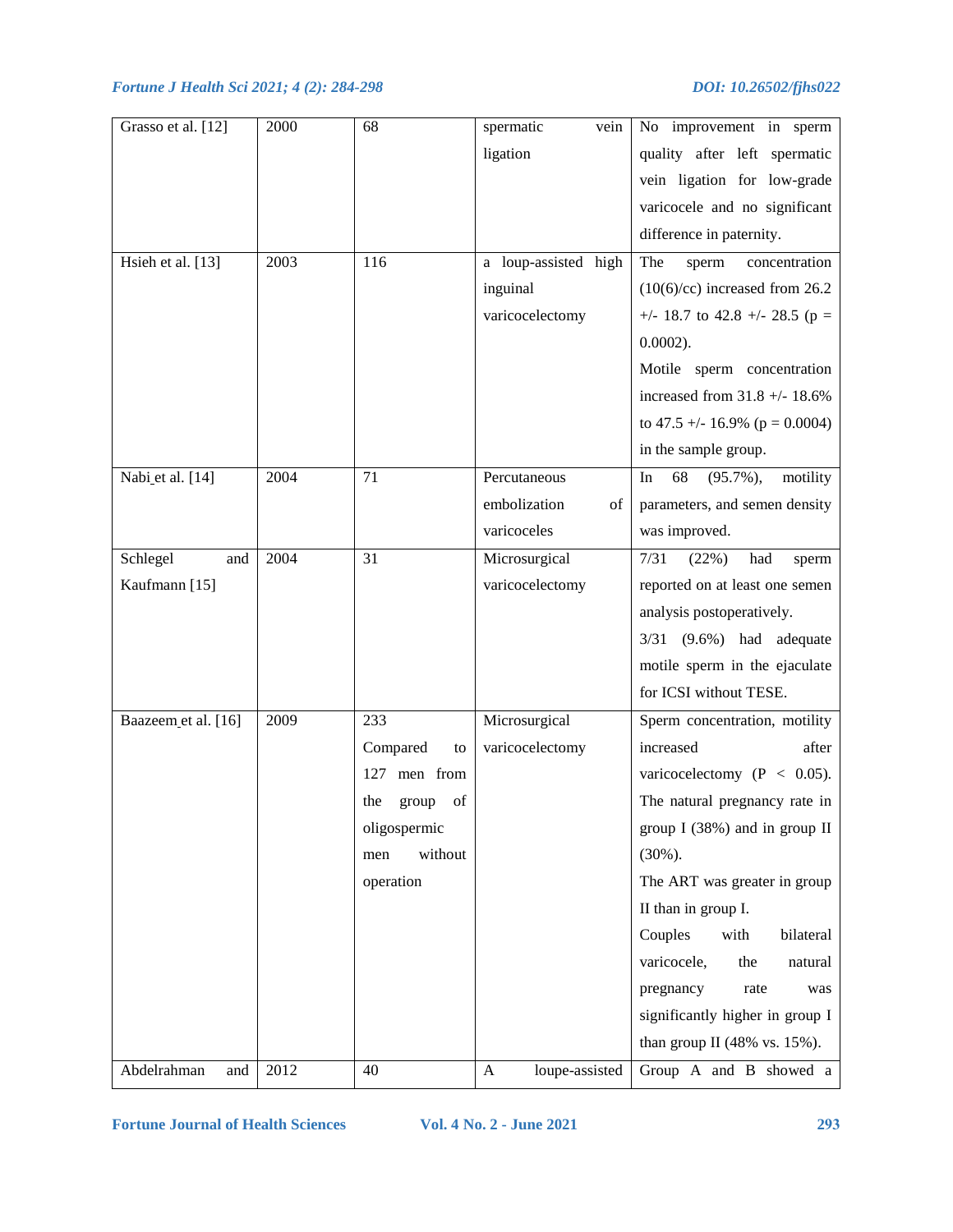| Eassa [17]            |      |     | method                  | significant improvement in the                                                                                                    |
|-----------------------|------|-----|-------------------------|-----------------------------------------------------------------------------------------------------------------------------------|
|                       |      |     | patients<br>20<br>were  | sperm count, sperm motility,                                                                                                      |
|                       |      |     | treated by a<br>sub-    | and decreased abnormal forms                                                                                                      |
|                       |      |     | inguinal<br>approach    | was observed after surgery.                                                                                                       |
|                       |      |     | assisted<br>by<br>loupe |                                                                                                                                   |
|                       |      |     | magnification (Group    |                                                                                                                                   |
|                       |      |     | A)                      |                                                                                                                                   |
|                       |      |     | patients-<br>20<br>were |                                                                                                                                   |
|                       |      |     | treated by the same     |                                                                                                                                   |
|                       |      |     | approach but without    |                                                                                                                                   |
|                       |      |     | magnification (Group    |                                                                                                                                   |
|                       |      |     | $B$ ).                  |                                                                                                                                   |
| Ollandini et al. [18] | 2014 | 376 | Retrograde              | after<br>After<br>three<br>months                                                                                                 |
|                       |      |     | sclerotization          | surgery, 253 (67%) patients                                                                                                       |
|                       |      |     | approach                | showed improvement in sperm                                                                                                       |
|                       |      |     |                         | concentration, 227 (60%) in                                                                                                       |
|                       |      |     |                         | sperm motility, morphology                                                                                                        |
|                       |      |     |                         | 180 (47%).                                                                                                                        |
|                       |      |     |                         | 104 (28%) patients showed                                                                                                         |
|                       |      |     |                         | improvement<br>in<br>all                                                                                                          |
|                       |      |     |                         | parameters.                                                                                                                       |
| Guo et al. [19]       | 2016 | 49  | Microsurgical           | 61.2%<br>(30/49)<br>$% \left( \left( \mathcal{A},\mathcal{A}\right) \right) =\left( \mathcal{A},\mathcal{A}\right)$ of<br>spouses |
|                       |      |     | varicocelectomy         | became<br>pregnant,<br>among                                                                                                      |
|                       |      |     |                         | whom $22.4\%$ (11/49) became                                                                                                      |
|                       |      |     |                         | naturally pregnant, 32.65%                                                                                                        |
|                       |      |     |                         | $(16/49)$ conceived after second                                                                                                  |
|                       |      |     |                         | <b>IVF-ET</b><br>assistance,<br>6.1%                                                                                              |
|                       |      |     |                         | $(3/49)$ conceived with the                                                                                                       |
|                       |      |     |                         | third or further assistance of                                                                                                    |
|                       |      |     |                         | ICSI-ET.                                                                                                                          |
|                       |      |     |                         | improved<br>All<br>in<br>sperm                                                                                                    |
|                       |      |     |                         | concentration and motility.                                                                                                       |
|                       |      |     |                         | The fertility rate of IVF                                                                                                         |
|                       |      |     |                         | improved to $(83.36 \pm 19.36)$                                                                                                   |
|                       |      |     |                         | % from $(72.36 \pm 17.88)$ %.                                                                                                     |
|                       | 2015 | 482 |                         |                                                                                                                                   |
| Reddy et al. [20]     |      |     | Varicocelectomy         | Sperm motility, concentration,                                                                                                    |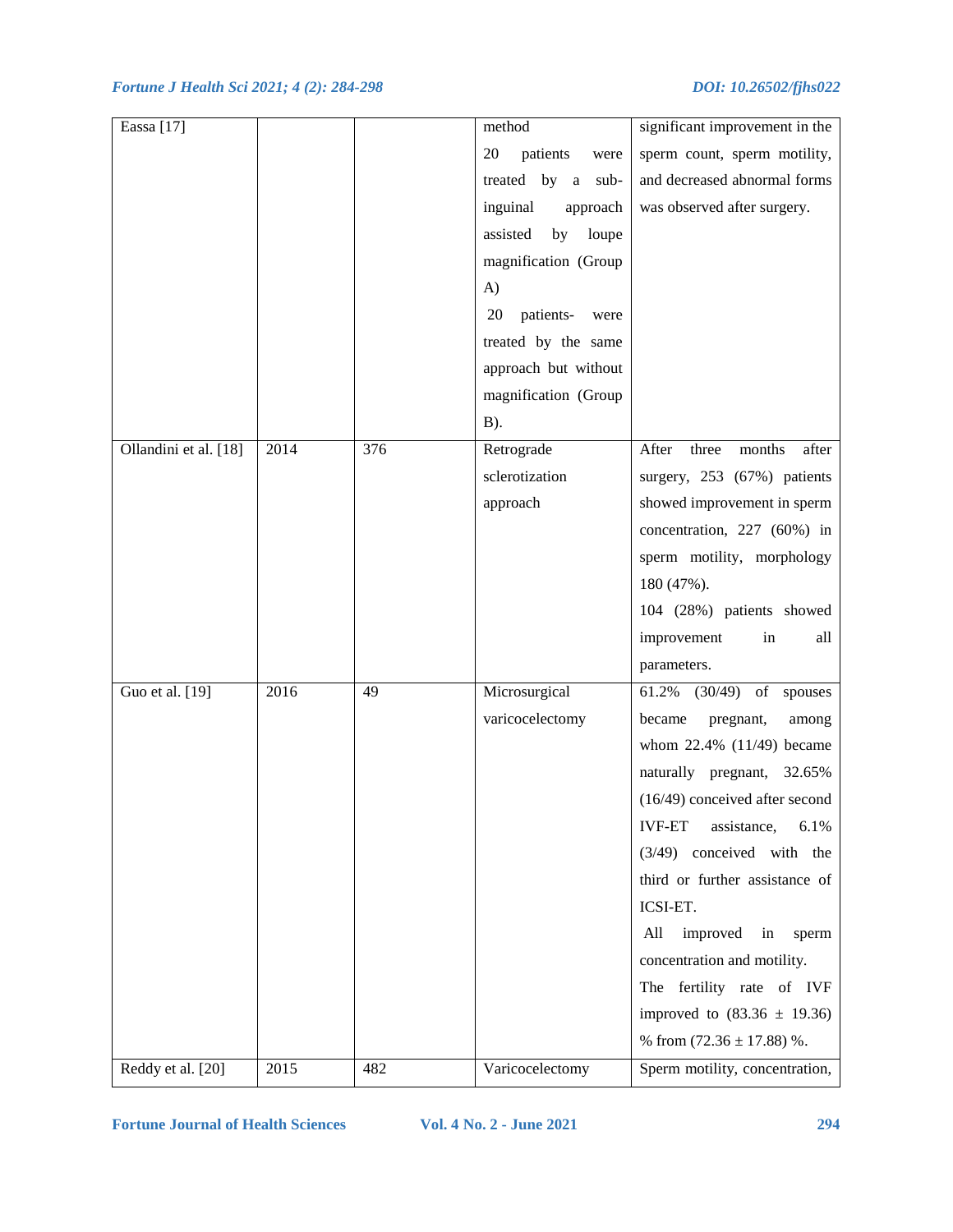|                     |      |     | (unspecified)                  | testicular volume of patients                                                                                           |
|---------------------|------|-----|--------------------------------|-------------------------------------------------------------------------------------------------------------------------|
|                     |      |     |                                |                                                                                                                         |
|                     |      |     |                                | Grade<br>3<br>varicocele<br>with                                                                                        |
|                     |      |     |                                | compared with Grade 1 and                                                                                               |
|                     |      |     |                                | Grade 2 varicocele.                                                                                                     |
|                     |      |     |                                | 32 to 41% of infertile patients                                                                                         |
|                     |      |     |                                | achieved<br>pregnancy                                                                                                   |
|                     |      |     |                                | spontaneously.                                                                                                          |
| Majzoub et al. [21] | 2016 | 378 | Microsurgical<br>sub-          | Sperm<br>motility,<br>count,                                                                                            |
|                     |      |     | inguinal                       | progressive<br>motility,<br>were                                                                                        |
|                     |      |     | varicocelectomy                | significantly<br>increased<br>in                                                                                        |
|                     |      |     |                                | 53.3%<br>$% \left( \left( \mathcal{A},\mathcal{A}\right) \right) =\left( \mathcal{A},\mathcal{A}\right)$ of<br>patients |
|                     |      |     |                                | postoperatively.                                                                                                        |
| De Souza Alves and  | 2017 | 25  | Bilateral<br>surgical          | 4 months after the operation,                                                                                           |
| de Oliveira [22]    |      |     | repair of varicocele           | sperm was found in 3 patients                                                                                           |
|                     |      |     | sub-inguinal<br>by<br>$\rm{a}$ | $(12\%)$ .                                                                                                              |
|                     |      |     | approach assisted by           | After 6 months- in five $(20\%)$                                                                                        |
|                     |      |     | loupe magnification            | patients.                                                                                                               |
|                     |      |     |                                | After 1 year, only five (20%)                                                                                           |
|                     |      |     |                                | patients had sperm in the                                                                                               |
|                     |      |     |                                | ejaculate.                                                                                                              |
| Balla et al. [23]   | 2019 | 120 | Varicocelectomy                | An improvement in 14 (28%)                                                                                              |
|                     |      |     | (unspecified)                  | spermograms                                                                                                             |
|                     |      |     |                                | 11<br>spermograms<br>became                                                                                             |
|                     |      |     |                                | normal.                                                                                                                 |
|                     |      |     |                                | Two with oligospermia one                                                                                               |
|                     |      |     |                                | mild<br>with<br>asthenospermia                                                                                          |
|                     |      |     |                                | Spontaneous pregnancies were                                                                                            |
|                     |      |     |                                | around 26% (13 couples).                                                                                                |
|                     |      |     |                                |                                                                                                                         |

**Table 2:** The summary of the results of previously published data on varicocele repair and fertility outcomes. IVF-ET - in vitro fertilization-embryo transfer, ICSI - intracytoplasmic sperm injection, TESE - testicular sperm extraction, ICSI-ET - intracytoplasmic sperm injection – embryo transfer.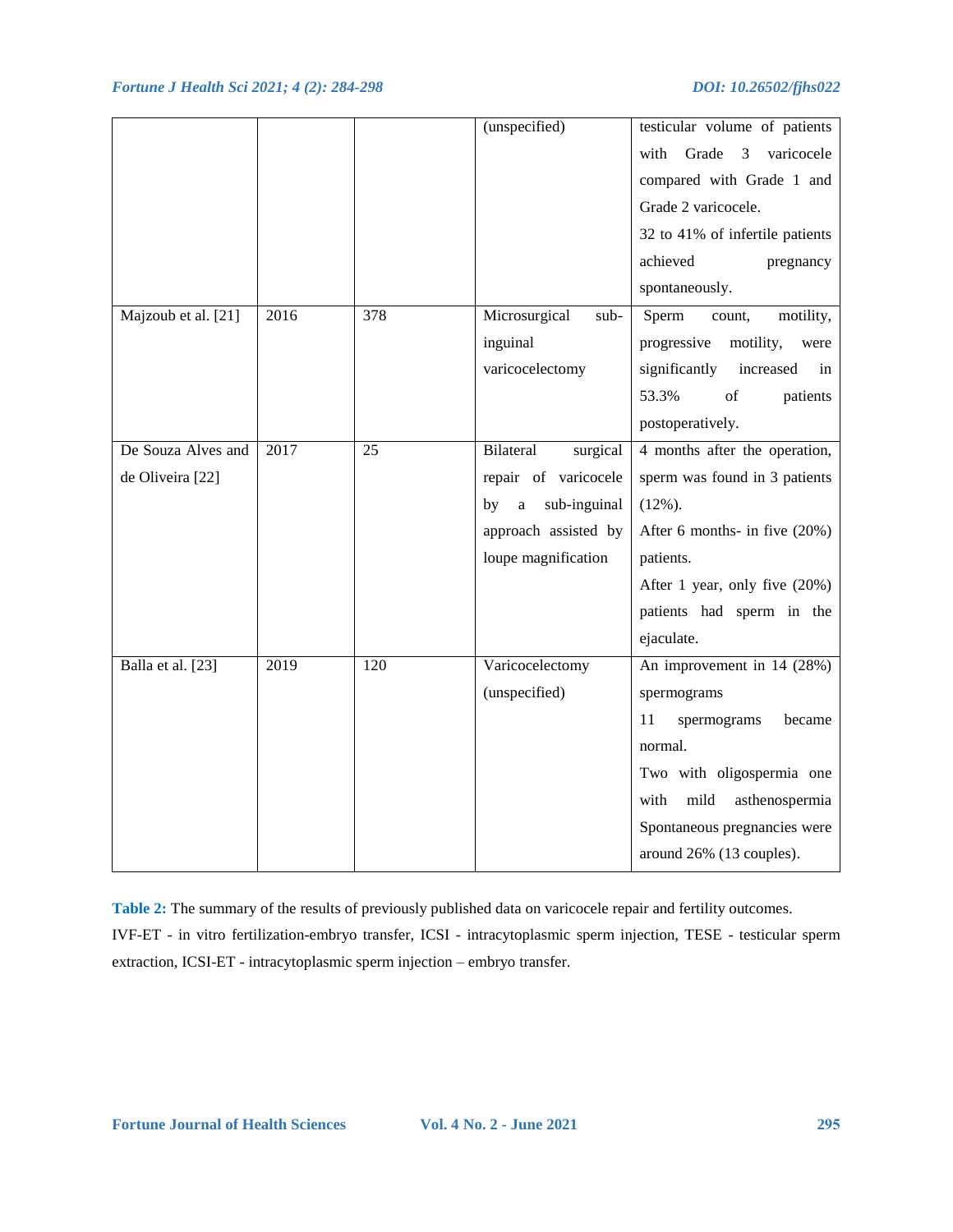### **Conclusion**

Varicocele is the most common clinical finding found in infertile males. The exact pathophysiology of varicocele remains unknown; however, there is a shred of convincing evidence that varicocele has an increasingly harmful effect on testes over time. Varicocele repair can help increase fertility by restoring blood flow to the scrotum, increasing sperm concentration and motility. Additionally, varicocele correction improves testosterone production, testicular volume and decreases sperm DNA fragmentation. However, it's still a challenge for andrologists to identify infertile men with varicocele who will most benefit from varicocele repair.

On the other hand, varicocele repair may improve the fertility of some patients, which is particularly important for couples desiring a child.

The efficacy of varicocele treatment for increasing fertility and pregnancy rate remains controversial over the last decade. Further studies should identify which treatment option better works for patients with a varicocele and which of them will benefit from it.

Further larger randomized, controlled trials are demanded for more precise assessments of the impact of varicocelectomy on fertility outcomes.

**Conflict of Interest:** The authors have no conflict of interest to declare.

**Funding:** This research did not receive any specific grant from funding agencies in the public, commercial, or not-for-profit sectors.

### **References:**

- 1. Saypol DC. Varicocele. J Androl 2 (1981): 61-71.
- 2. Conditions Treated. UCLA Health. Accessed on March 6, 2021. [https://www.uclahealth.org/urology/body.cf](https://www.uclahealth.org/urology/body.cfm?id=478&action=detail&ref=19#:~:text=Varicocele%20Causes,veins%20to%20dilate%20(enlarge) [m?id=478&action=detail&ref=19#:~:text=V](https://www.uclahealth.org/urology/body.cfm?id=478&action=detail&ref=19#:~:text=Varicocele%20Causes,veins%20to%20dilate%20(enlarge) [aricocele%20Causes,veins%20to%20dilate](https://www.uclahealth.org/urology/body.cfm?id=478&action=detail&ref=19#:~:text=Varicocele%20Causes,veins%20to%20dilate%20(enlarge) [%20\(enlarge\)](https://www.uclahealth.org/urology/body.cfm?id=478&action=detail&ref=19#:~:text=Varicocele%20Causes,veins%20to%20dilate%20(enlarge).
- 3. Leslie SW, Sajjad H, Siref LE. Varicocele. 2021 Feb 14. In: StatPearls [Internet]. Treasure Island (FL): StatPearls Publishing; 2021 Jan–. PMID: 28846314. <https://pubmed.ncbi.nlm.nih.gov/28846314/>
- 4. [Shiel WC. Jr.](https://www.medicinenet.com/script/main/art.asp?articlekey=6882) Medical definition of Varicocele. Medicine Net. Last Editorial Review: 12/27/2018. Accessed on March 6, 2021.

[https://www.medicinenet.com/varicocele/def](https://www.medicinenet.com/varicocele/definition.htm) [inition.htm](https://www.medicinenet.com/varicocele/definition.htm)

- 5. Moazzam A. Oxidative Stress Induced Infertility in Varicocele. Andrology 5 (2016): 2167-2250.
- 6. The Top 9 Symptoms of a Varicocele[. Azura](https://www.azuravascularcare.com/author/azura-vascular-care/)  [Vascular Care.](https://www.azuravascularcare.com/author/azura-vascular-care/) Published May 2, 2017. Accessed on March 6, 2021. [https://www.azuravascularcare.com/infovari](https://www.azuravascularcare.com/infovaricocele/symptoms-of-a-varicocele/) [cocele/symptoms-of-a-varicocele/](https://www.azuravascularcare.com/infovaricocele/symptoms-of-a-varicocele/)
- 7. Varicocele. Mayo Clinic. January 16, 2020. Accessed March 7, 2021. [https://www.mayoclinic.org/diseases](https://www.mayoclinic.org/diseases-conditions/varicocele/diagnosis-treatment/drc-20378772)[conditions/varicocele/diagnosis](https://www.mayoclinic.org/diseases-conditions/varicocele/diagnosis-treatment/drc-20378772)[treatment/drc-20378772](https://www.mayoclinic.org/diseases-conditions/varicocele/diagnosis-treatment/drc-20378772)
- 8. Chiba K, Fujisawa M. Clinical outcomes of varicocele repair in infertile men: a review.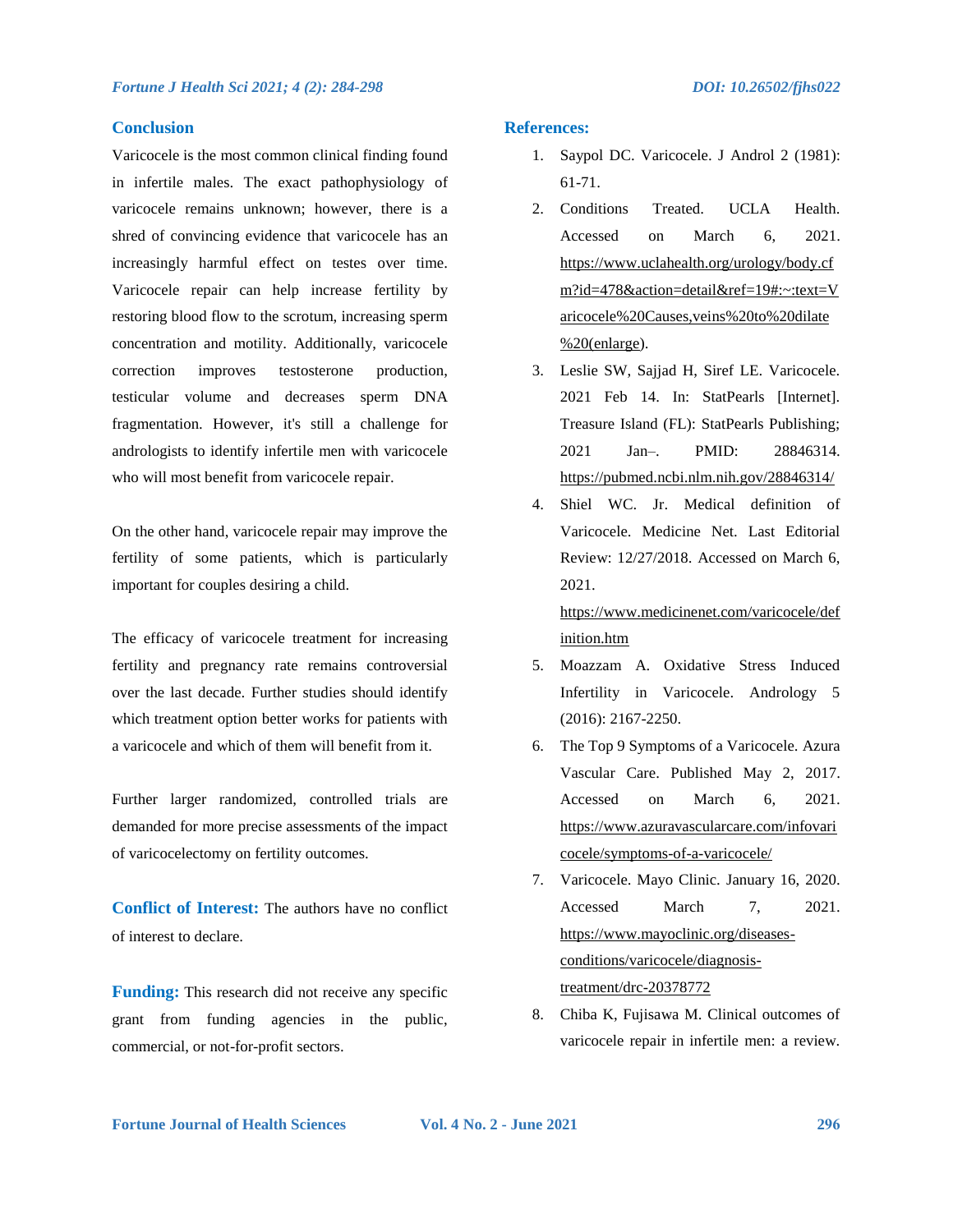The World Journal of Men's Health 34 (2016): 101.

- 9. Vermeulen A, Vandeweghe M. Improved fertility after varicocele correction: fact or fiction?. Fertility and Sterility 42 (1984): 249-256.
- 10. Ashkenazi J, Dicker D, Feldberg D, et al. The impact of spermatic vein ligation on the male factor in in vitro fertilization-embryo transfer and its relation to testosterone levels before and after operation. Fertility and Sterility 51 (1989): 471-474.
- 11. Yamamoto M, Hibi H, Hirata Y, et al. Effect of varicocelectomy on sperm parameters and pregnancy rate in patients with subclinical varicocele: a randomized prospective controlled study. The Journal of Urology 155 (1996): 1636-1638.
- 12. Grasso M, Lania C, Castelli M, et al. Low‐ grade left varicocele in patients over 30 years old: the effect of spermatic vein ligation on fertility. BJU International 85 (2000): 305-307.
- 13. Hsieh ML, Chang PL, Huang ST, et al. Loupe-assisted high inguinal varicocelectomy for sub-fertile men with varicoceles. Chang Gung Medical Journal 26 (2003): 479-484.
- 14. Nabi G, Asterlings S, Greene DR, et al. Percutaneous embolization of varicoceles: outcomes and correlation of semen improvement with pregnancy. Urology 63 (2004): 359-363.
- 15. Schlegel PN, Kaufmann J. Role of varicocelectomy in men with nonobstructive

azoospermia. Fertility and Sterility 81 (2004): 1585-1588.

- 16. Baazeem A, Boman JM, Libman J, et al. Microsurgical varicocelectomy for infertile men with oligospermia: differential effect of bilateral and unilateral varicocele on pregnancy outcomes. BJU International 104 (2009): 524-528.
- 17. Abdelrahman SS, Eassa BI. Outcome of loupe-assisted sub-inguinal varicocelectomy in infertile men. Nephro-Urology Monthly 4 (2012): 535.
- 18. Ollandini G, Trombetta C, Mazzon G, et al. Should older patients be offered varicocoele correction to improve their fertility?. Andrology 2 (2014): 402-407.
- 19. Guo TH, Tong XH, Luo LH, et al. Value of microsurgical varicocelectomy for severe oligo-asthenospermia patients failed in fertilization assisted by in vitro fertilization. Eur Rev Med Pharmacol Sci 20 (2016): 1669-1674.
- 20. Krishna Reddy SV, Basha Shaik A, Sailaja S, et al. Outcome of varicocelectomy with different degrees of clinical varicocele in infertile male. Advances in Andrology 2015 (2015).
- 21. Majzoub A, Elbardisi H, Arafa M, et al. Does the number of veins ligated during varicococele surgery influence postoperative semen and hormone results?. Andrology 4 (2016): 939-943.
- 22. Alves LD, Oliveira FB. Should azoospermic patients with varicocele disease undergo surgery to recover fertility?. Revista da